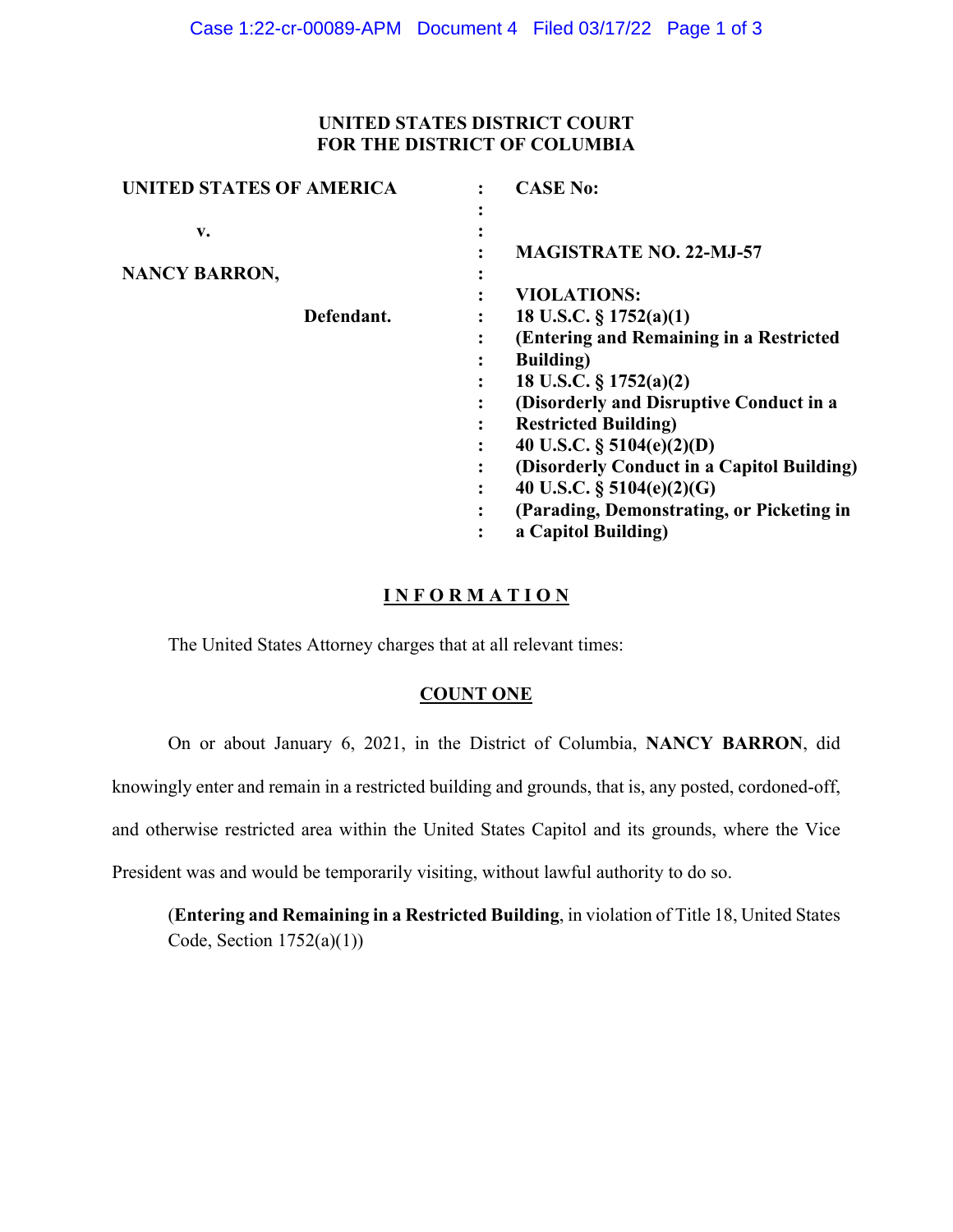#### **COUNT TWO**

On or about January 6, 2021, in the District of Columbia, **NANCY BARRON**, did knowingly, and with intent to impede and disrupt the orderly conduct of Government business and official functions, engage in disorderly and disruptive conduct in and within such proximity to, a restricted building and grounds, that is, any posted, cordoned-off, and otherwise restricted area within the United States Capitol and its grounds, where the Vice President was and would be temporarily visiting, when and so that such conduct did in fact impede and disrupt the orderly conduct of Government business and official functions.

(**Disorderly and Disruptive Conduct in a Restricted Building**, in violation of Title 18, United States Code, Section 1752(a)(2))

### **COUNT THREE**

On or about January 6, 2021, in the District of Columbia, **NANCY BARRON**, willfully and knowingly engaged in disorderly and disruptive conduct within the United States Capitol Grounds and in any of the Capitol Buildings with the intent to impede, disrupt, and disturb the orderly conduct of a session of Congress and either House of Congress, and the orderly conduct in that building of a hearing before or any deliberation of, a committee of Congress or either House of Congress.

(**Disorderly Conduct in a Capitol Building**, in violation of Title 40, United States Code, Section 5104(e)(2)(D))